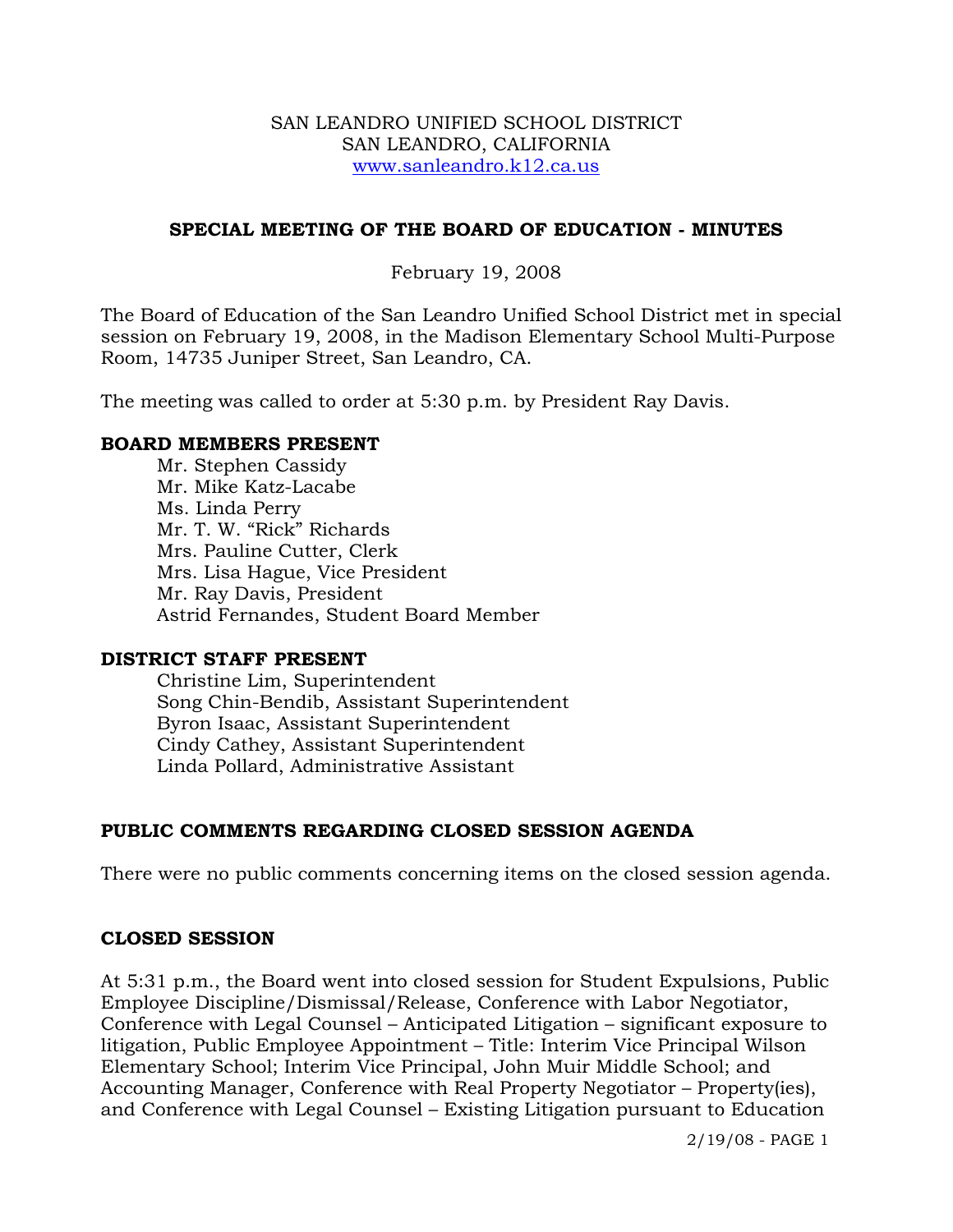Code Section 35146 and 48918(c), Government Code Sections 54957, 54957.6, 54956.(b), 54956.8, and 54956.9. The closed session was adjourned at 7:15 p.m.

The Board returned to open session at 7:23 p.m. with the Pledge of Allegiance to the Flag. President Davis said the Board had been in closed session and had taken the following action:

- On a motion made by Mr. Richards and seconded by Mrs. Hague, the Board accepted the resignation of Nancy Jo Turner by a 7-0 vote.
- On a motion made by Mr. Richards and seconded by Mrs. Hague, the Board accepted the resignation of Clarence Henry by a 7-0 vote.

## **APPROVAL OF AGENDA**

On a motion made by Mr. Richards and seconded by Mrs. Hague, the Board approved the agenda for the regular meeting of February 19, 2008, by a 7-0 vote.

**REPORTS** Parks & Recreation Commission Report – There was no report.

 Student Board Member Report – Astrid Fernandez updated the Board on activities at San Leandro High School. Highlights included:

- The boys' basketball team advanced to NCS and is scheduled to play this Friday. Baseball and softball season has started.
- The African American Student Union is sponsoring a Career Fair on Thursday, February 21 during 1st and 2nd block.
- Students from China and Germany recently visited the campus and shadowed classes. She had a chance to show a Chinese student around. The school is hoping to form a sister school with our friends in China.
- Rehearsals for the spring musical "West Side Story" have begun.
- Many students walked out of class on Thursday to protest the change from a Block Schedule to a traditional 6-period day.
- In remembrance of the 40<sup>th</sup> anniversary of Caeser Chavez' fast for non-violence in 1968, students from the Academy for Multimedia will be fasting from February 19 and March 21. More information can be accessed on the school website.
- The grand-daughter of Caeser Chavez was on campus at lunch today and will be speaking at the ASB meeting.

### **PRESENTATIONS**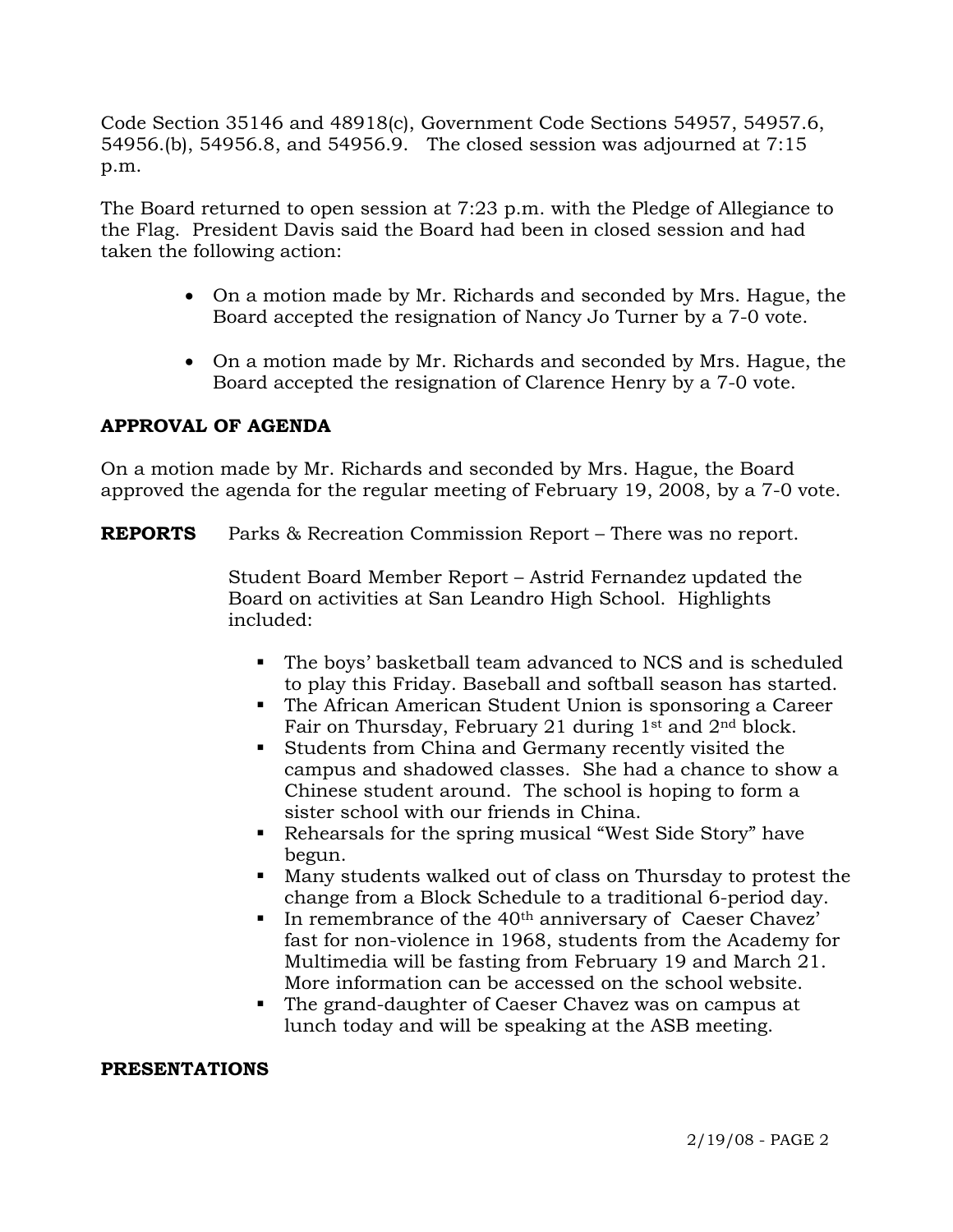- ∗ A Certificate of Commendation was presented to Erika Johnson, a Jefferson Elementary School teacher, who received a National Board Certification from the National Board for Professional Teaching Standards. The certification is a voluntary assessment program designed to recognize, reward, and help improve teachers and takes about one to three years to complete.
- ∗ David Lorden, Director of Student Support Services, presented updated information on the proposed changes to the residency verification process.

Mr. Lorden explained that upon direction from the Board at the February 5, 2008, Board meeting, he met with site administrators, and members of the task force to discuss the impact of the proposed expansion to include incoming grades 8 and 10 to the proposed mandatory spring residency verification process.

Based on those meetings, it was determined that in order to include grades 8 and 10 in the previous spring, classified staff overtime would be required from both the site and District office. The estimated cost of this overtime would be approximately \$13,000. He noted that staff expressed concerns about the hardship in adding more grades in the spring, as well as hardships and inherent potential for error in reverting back to conducting mandatory residency verification in the fall.

 To help alleviate some of the hardship it was suggested having elementary schools conduct residence verification on current 5th graders, with the middle schools conducting residence verification for current 7th graders; and the high school verifying incoming 9th and 10th graders, noting that this scenario would be doable, and any additional grades than those proposed in the spring would be very difficult.

## **ACTION ITEMS**

### Educational Services

## 3.1-A Board Policy 5111.1 (a-b) District Residency and Exhibits E(1) 5111.1 and E(2) 5111.1

On a motion made by Mrs. Cutter and seconded by Mr. Richards, the Board approved Board Policy 5111.1 (a-b) District Residency and Exhibits E(1) 5111.1 and E(2) 5111.1 with the change that in addition to enrolling new students, the District annual residency verification will be conducted in grades  $5<sup>th</sup>$ ,  $7<sup>th</sup>$ ,  $8<sup>th</sup>$  and  $9<sup>th</sup>$ , by a 6-1 vote. Mr. Cassidy voting no. Student Board representative Fernandes abstained. It was noted that staff would provide the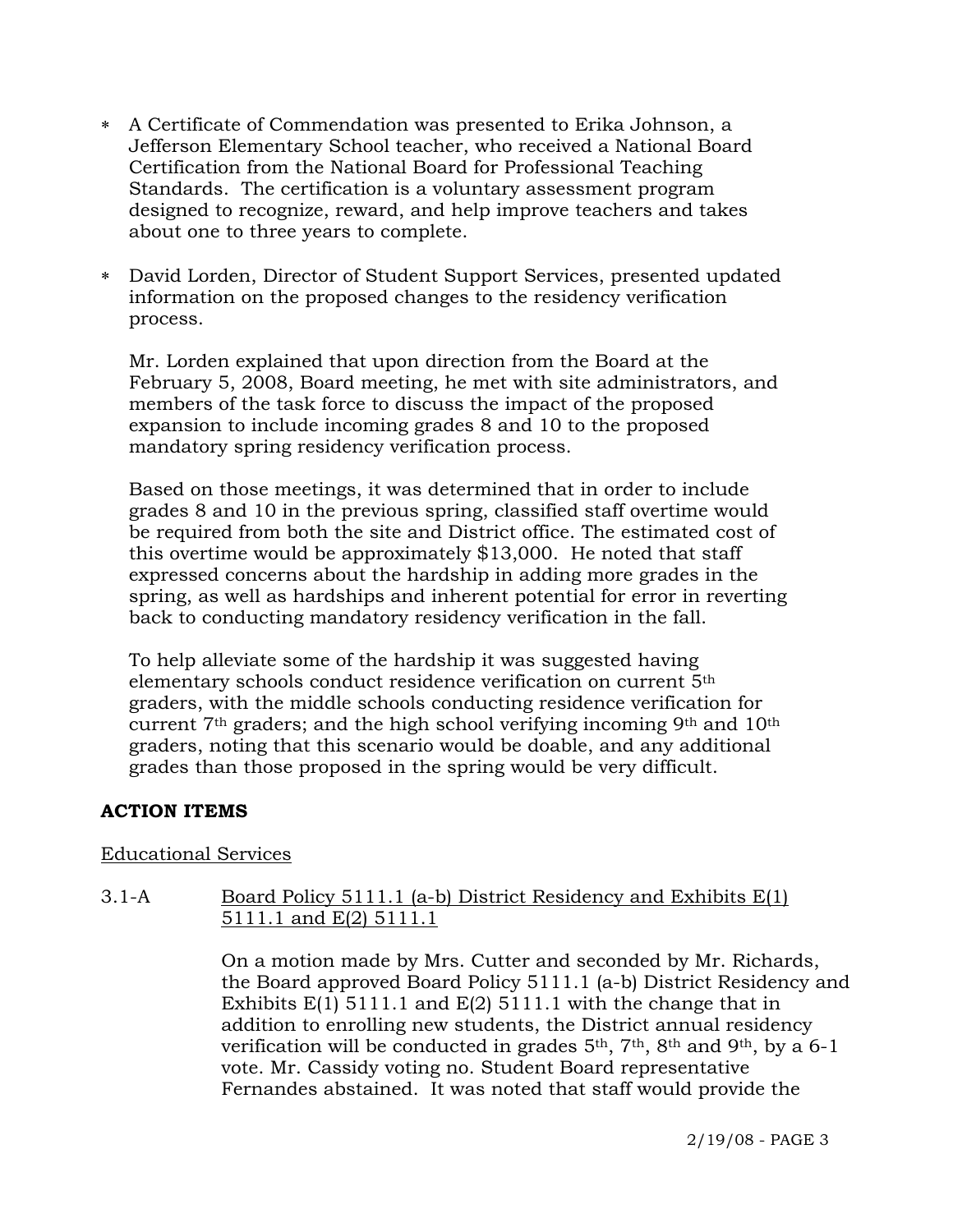Board with an update in 6 months.

\* **San Leandro Unified School District Budget Process in Response to the Impact of the Governor's Proposed 2008-09 Budget** 

 Staff presented the feedback gathered from site staff, union representatives, budget managers, principals and parents in it preparation to the Governor's proposed budget.

 Following the announcement that there would be no mid-year cuts for 2007- 2008, staff provided a review of a PowerPoint presented to the Board and Leadership team on January 24 outlining the Governor's proposed 2008-2009 budget, and walked the Board through the budget process keeping in mind that the:

- District must notify certificated (teachers) by March 15 if they might be asked to be released
- District must pass its budget by June 30, 2008
- 45 days after the state passes its budget, the District passes a revised budget based on final revenue numbers

Highlights included:

| Jan. 24       | Shared PowerPoint presentation to help administrators<br>understand the magnitude of the Governor's proposed 2008-<br>2009 budget |
|---------------|-----------------------------------------------------------------------------------------------------------------------------------|
| Jan. 25 & 28  | Budget session with budget managers<br>$\bullet$                                                                                  |
| Jan. 31       | Met with principals regarding budget process (Session 2).<br>$\bullet$                                                            |
|               | Principals were asked to develop a list of existing<br>$\bullet$                                                                  |
|               | expenditures/programs/services; identify the 10 top "Must                                                                         |
|               | Keeps" and the 10 "Can Live Withouts", generate revenue                                                                           |
|               | enhancement ideas, and provide additional questions                                                                               |
| Feb. $4 \& 5$ | Follow up meeting with all principals (Session 3)                                                                                 |
|               | Principals presented District PowerPoint to staff and facilities                                                                  |
|               | the process of prioritizing "Must Keeps" and "Can Live"                                                                           |
|               | Withouts")                                                                                                                        |
| Feb. 7        | Cabinet met with SLTA                                                                                                             |
|               | Cabinet met with Teamster/Trades<br>$\bullet$                                                                                     |
| Feb. 12       | Cabinet met with CSEA                                                                                                             |
|               | Budget session with Parent Leaders (second meeting scheduled                                                                      |
|               | for March 4)                                                                                                                      |
| TBD           | <b>SLUSDMA</b>                                                                                                                    |

Staff shared the feedback that was gathered from school sites, CSEA and parent leaders, noting that SLTA indicated that they were doing an analysis, and objected to the process used to gather input, and while their meeting was productive, the Teamster/Trade Council said that they would get back to us. Afterwards, they expressed concerns over the process and have since filed an Unfair Labor Practice Charge which the District will be addressing with assistance from legal counsel. The top ten "Must Keeps" and "Can Live Withouts"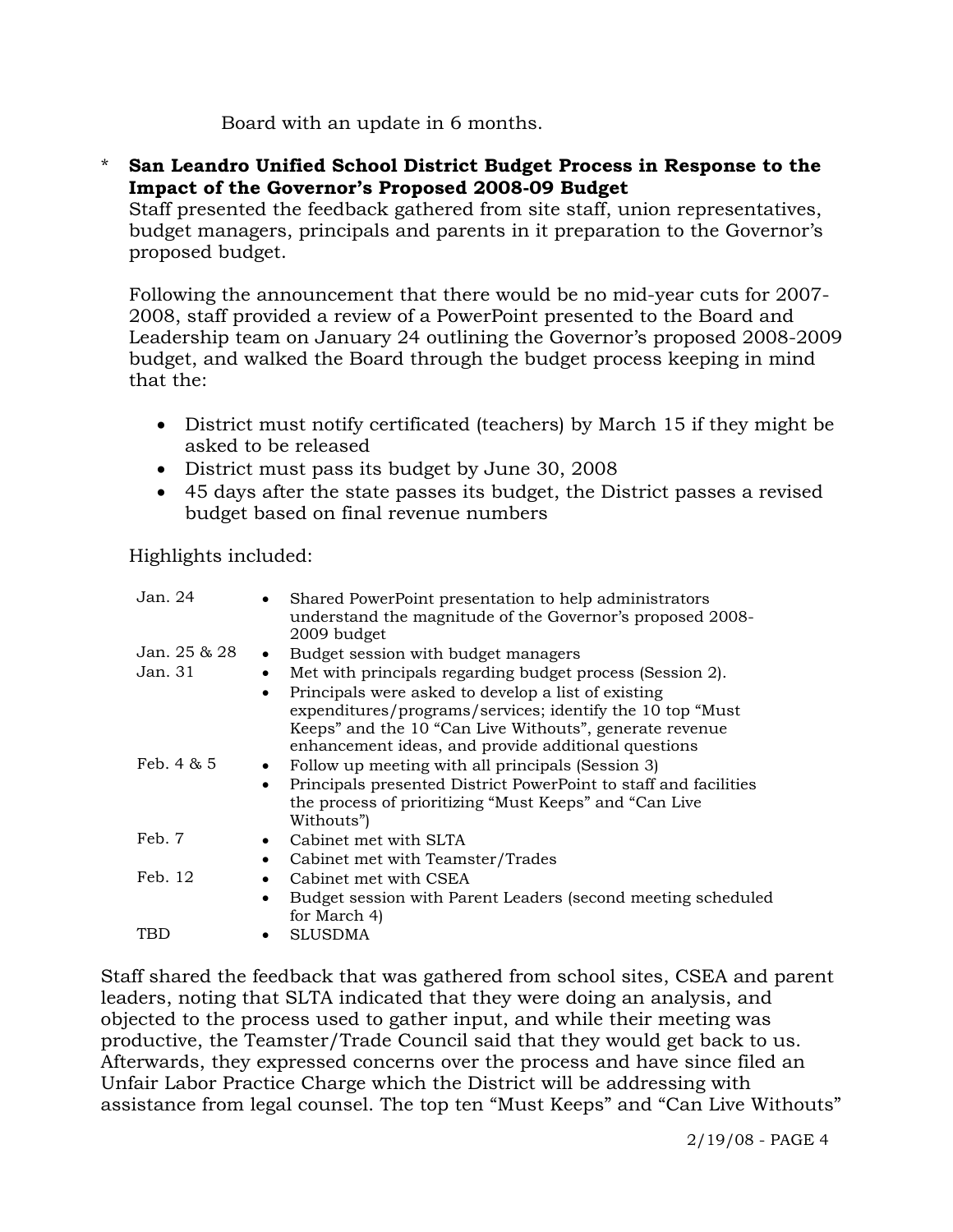were identified as negotiable, categorical or general fund program or both and by the total number individuals who identified that item.

In addition, staff addressed Frequently Asked Questions regarding General Fund unrestricted personnel costs (salaries and benefits), overtime, major budget cuts in 2003, and what other districts are doing with regards to K-3 class size reduction.

# **PUBLIC COMMENT**

• Peter Finn, and Billy Campbell, Teamsters Local 856, and Mark Hamilton, on behalf of SLTA, addressed the Board about their concerns regarding the administration's process to gather input from employees and labor organizations on the possible cuts needed to deal with the state budget crisis.

The Board was concerned that the feedback gathered might be interpreted as "budget cuts" and that process might appear to be divisive, stressing the need to meet jointly with all the unions.

The Board agreed that before they could proceed, a "target" amount needed to be set, and asked staff to report back at the February 28 meeting with an update on ongoing budget issues including:

- Separating out the Superintendent's Department and the Board of Education
- Specifying which positions were cut in 2003, and which positions have been since restored
- Revenue enhancement ideas generated through the various meetings to date
- Number of responses received from elementary , and from middle schools
- Impact of the 6.5% across the board 2008-2009 District level categorical budget reductions
- Feedback from the joint union meeting

Following the discussion, it was determined that, in light of the time crunch, another meeting after the February 28 and before the March 13 Board meetings needed to be scheduled. It was the consensus of the Board to meet on March 6, 4 p.m. at the District Office.

Student Board member Fernandes was excused at 8:30 p.m.

# **PUBLIC TESTIMONY ON NON-AGENDA ITEMS**

• Regarding his comments made earlier, Billy Campbell, Teamsters Shop Steward, asked the Board to not take his "passion" for anger.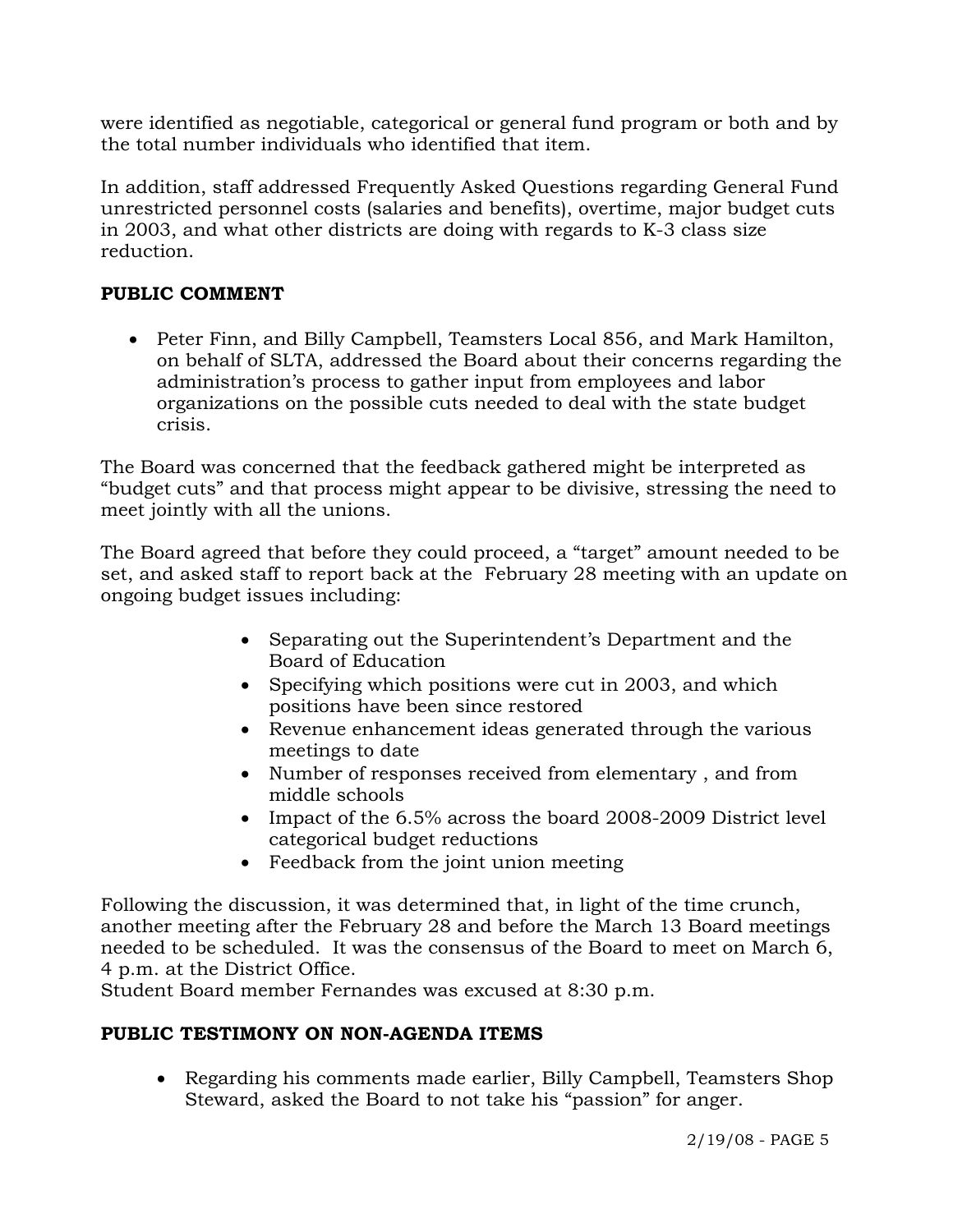## **REPORTS**

- 1) Correspondence Clerk Cutter reported receipt of the following emails from February 5, 2008 to February 15, 2008: From Kathy & Jeff Neisse, Dan Martin, Joe Rivano Barros, Christian Gin, Nikka Santiago, Eric Fletcher regarding Block Schedule; from Jon Sherr regarding site budgets, from Carol Kennedy and Alice Vesterfelt regarding residency; from Norma Shaw regarding Special Education issues; from Sylvia Colt budget cuts; from Teamsters Union Local 856 regarding issues surrounding gather data regarding budget cuts.
- 3) Superintendent's Report Superintendent Lim reported that despite the bad news from the state, our District has much to be proud of, announcing that the final 9th Grade Campus schematic design was submitted to DSA on time. She thanked the Conceptual Design Team, Steering Committee, Board, City of San Leandro staff and District staff for all of their work in getting us "to the finish line."
- 4) Board Committee Reports
	- Advocacy- There was no report.
	- Facilities/Technology Mrs. Cutter reported that the committee met on February 8 and discussed the Developer Fee Justification Study, signage for the Chabot classes at the Adult School, architectural and engineering services contracts with SIM Architects, Interface Engineering Consultant, Jeffery Wong Architects and Vista Environmental which are on the agenda tonight; PTSO sponsored event to raise funds to improve the field at John Muir, and Burrell Field.
	- Parcel Tax Ad Hoc- Mr. Katz reported that the committee met on February 11 and discussed the possible timelines for a 2008 Parcel Tax, beginning with two workshops: April 1 will review lessons learned from Measure B, possible survey questions, and April15 will look at taxing models and structures. A schedule will be provided to the Superintendent to insert in the *Confidentially Speaking.*
- 5) Board Representatives' Reports
	- Eden Area Regional Occupational Program- Mr. Richards reported that the committee met on February 7 and recognized San Leandro High School student Alyssa Felicitas as Student of the Month for February 2008 in the Business and Finance Academy. He also reported that San Leandro High had twenty-seven winners at the recent Northern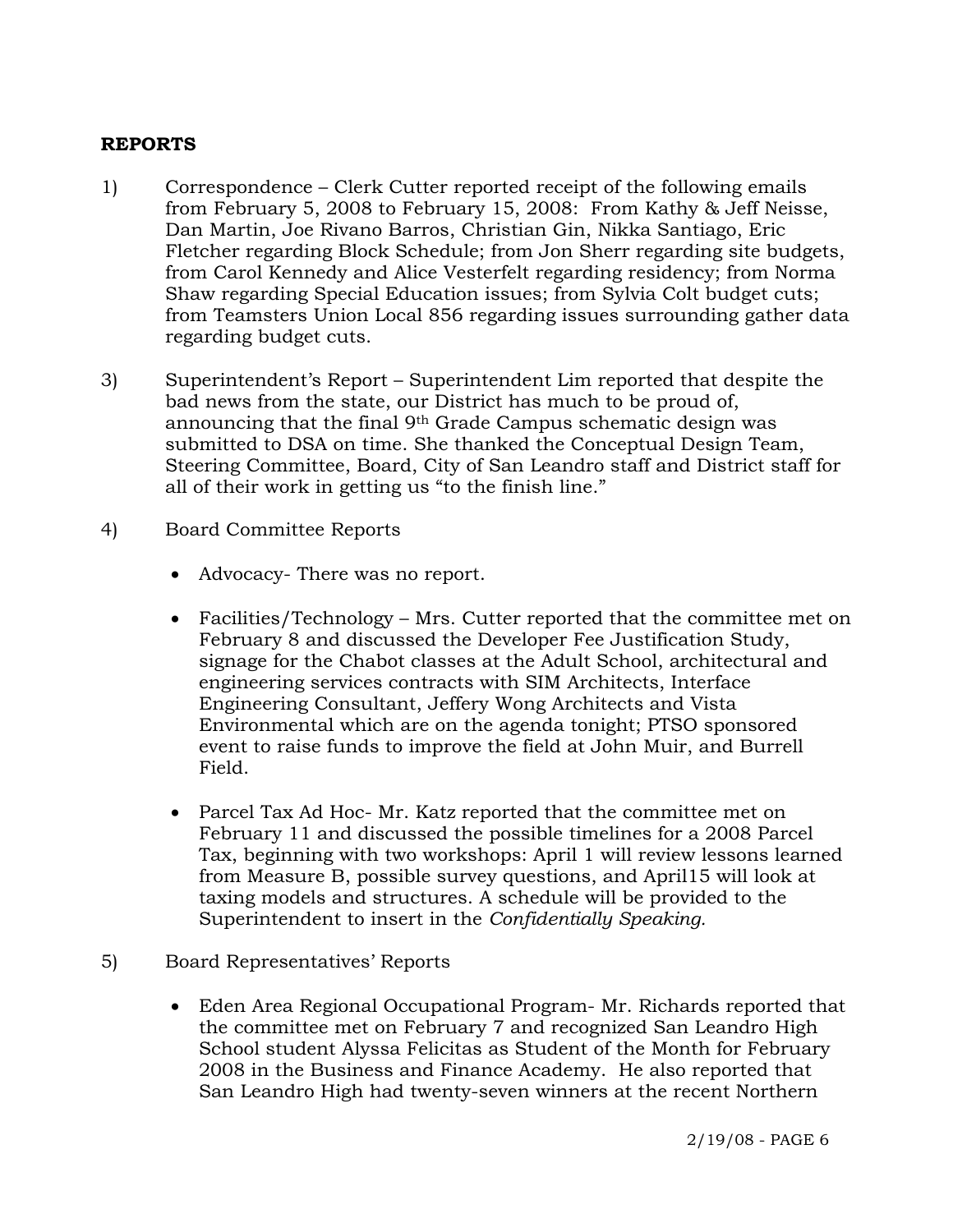California DECA conference. The committee also discussed budget issues and cuts.

# **CONSENT ITEMS**

# General Services

- 1.1-C Approval of Board Minutes December 13, 2007
- 1.2-C Approval of Board Minutes January 10, 2008
- 1.3 -C Resolution #08-08 Career and Technical Education Month

# Human Resources

- 2.1-C Acceptance of Personnel Report
- 2.2-C Special Services Secretary Job Description

# Educational Services

- 3.1-C Acceptance of Donations
- 3.2-C Proposed Expulsion Order
- 3.3C Proposed Stipulated Expulsion Order
- 3.4-C Proposed Stipulated Expulsion Order

# Business, Operations and Facilities

- 4.1-C Ratification of the January 2008 Payroll
- 4.2-C Approval of Bill Warrants

# Facilities and Construction

- 5.1-C Architectural Services Contract for the Wilson Elementary School Renovations & Upgrades
- 5.2-C Environmental Consultant Services Contract for Modernization Construction Programs #780 Mod-Music M-1 at San Leandro High School, Restroom Facilities Modernization at McKinley & Washington Elementary Schools, and Roofing Replacement at the

2/19/08 - PAGE 7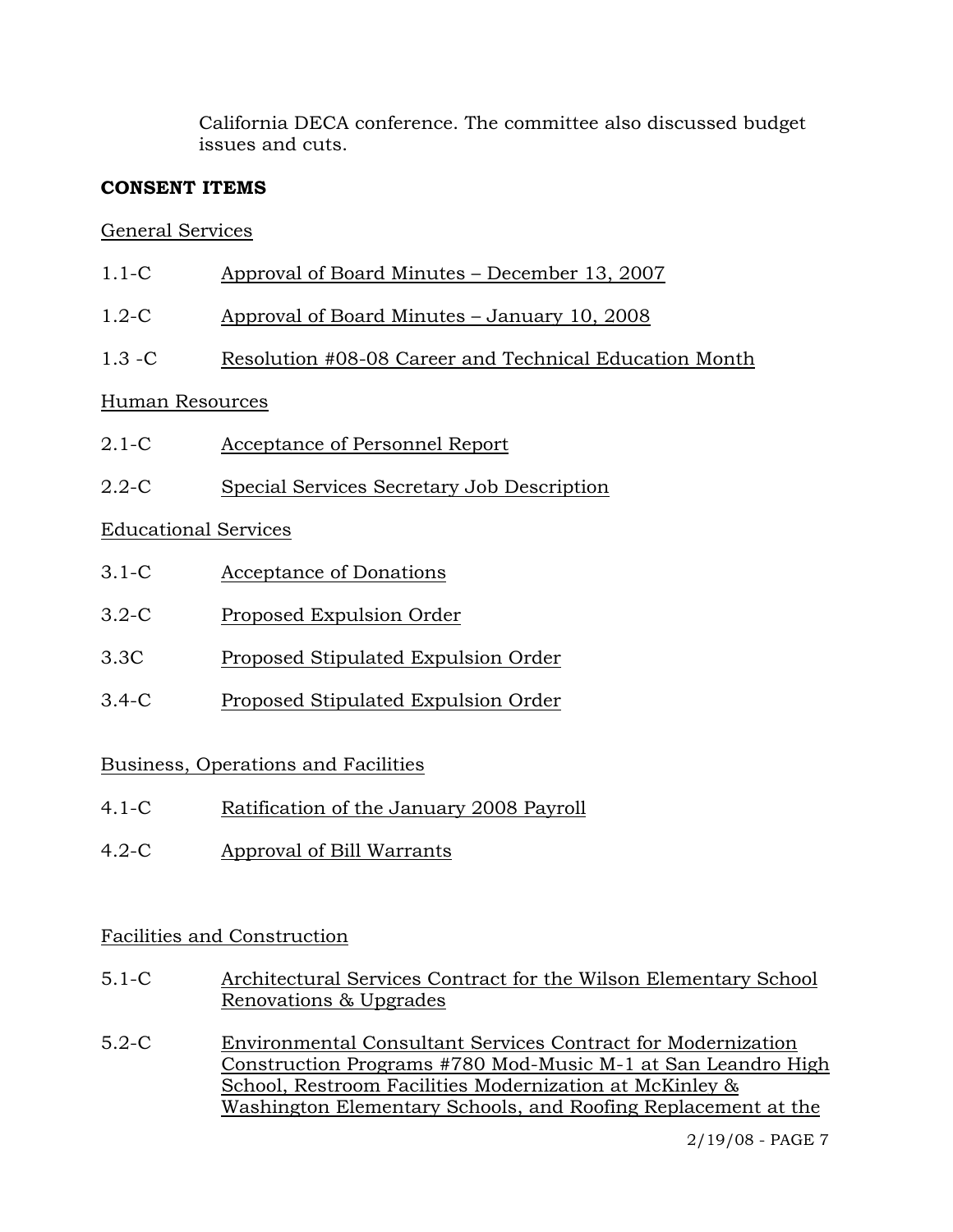Administration Wing of Monroe Elementary School.

- 5.3-C Architectural Services Contract for the Modernization Construction Project for San Leandro High School Music Building M1
- 5.4-C Engineering Services Contract for the Construction Project #780 Mod-Music M-1 at San Leandro High School

On a motion made by Mrs. Cutter and seconded by Mr. Richards, the Board approved the consent items by a 7-0 vote.

## **DISCUSSION ITEMS**

## General Services

## 1.1-D Discussion on Potential Timelines and Task for a Parcel Tax

The Board discussed and provided direction to staff for a potential Parcel Tax based on timelines and key tasks presented in the attached report.

On a motion made by Mr. Cassidy and seconded by Mr. Katz, the Board tabled this discussion to the February 28 Board meeting by a 7-0 vote.

## **CONRENCE ITEMS**

## General Services

## 1.1-CF 2008 CSBA Delegate Assembly Election

The Board discussed and considered the submission of a ballot for the 2008 CSBA Delegate Assembly Election.

Ms. Perry shared additional information about the candidates before the voting took place.

Following the tallying of the written votes, the Board submitted the ballot, casting a vote for Gwen Estes (New Haven USD), Joaquin J. Rivera (Berkeley USD), Nancy Thomas (Newark USD), and Anne E. White (Livermore Valley Joint USD).

## **INFORMATION ITEMS**

## Educational Services

## 3.1-I Williams Uniform Complain Procedures Quarterly Report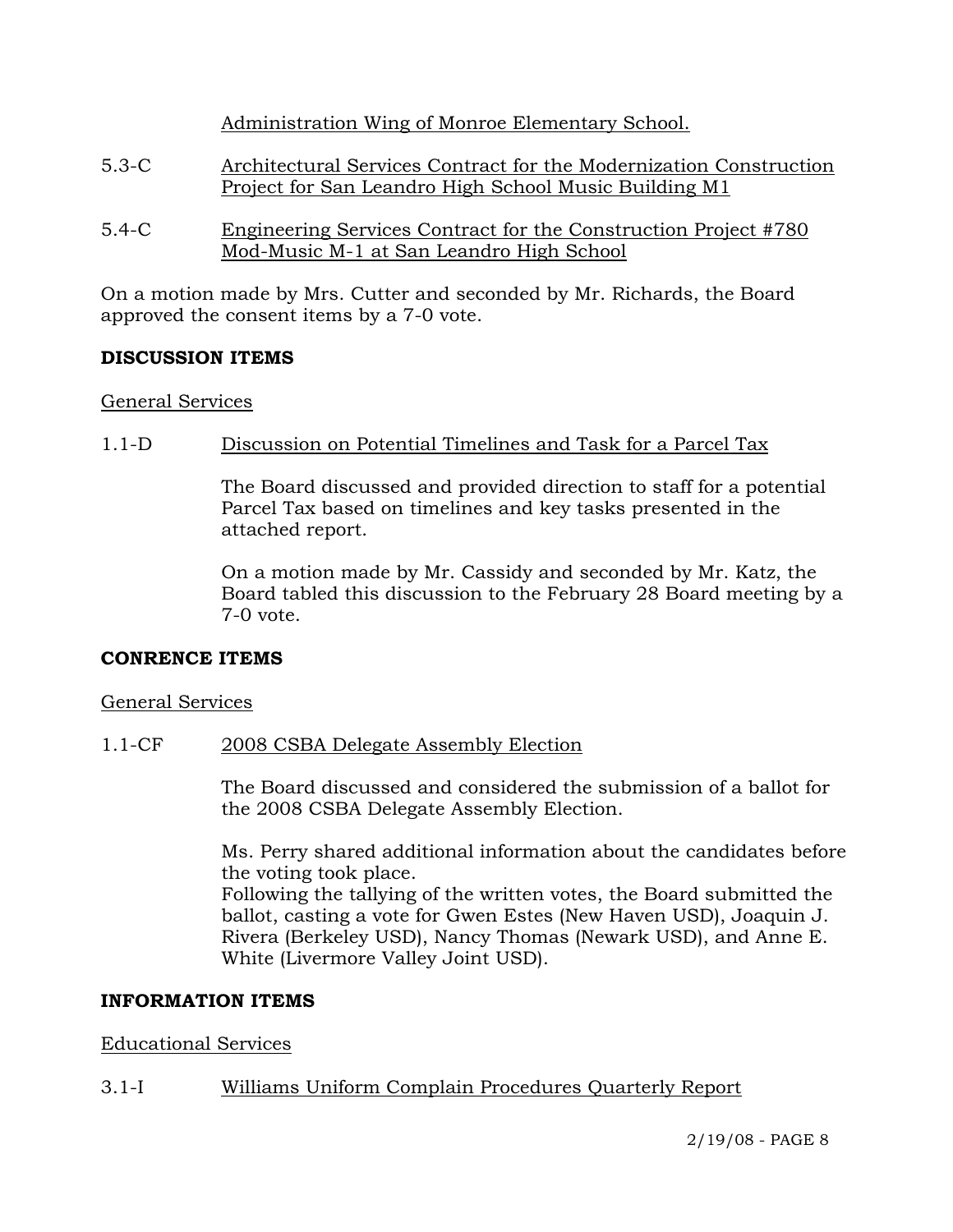The Board received and reviewed the Williams Uniform Complaint Procedures Quarterly Report for October – December 2007.

3.2-I Revised Administrative Regulations 5111.1 (a-d) District Residency The Board received for information and reviewed the revised Administrative Regulation 5111.1 (a-d) District Residency.

## **INFORMATION ITEMS**

Business, Operations and Facilities

## 4.1-I Miscellaneous Receipts

Miscellaneous receipts in the amount of \$8,695,795.34 have been deposited in the Treasure of Alameda County.

# **ADDITIONAL SUGGESTIONS AND COMMENTS FROM BOARD MEMBERS**

• Mr. Cassidy felt that Superintendent or Board president should provide some comments on the action taken by the Board regarding the Block Schedule and residency verification.

He suggested that the Board establish a policy of rotation for elected officers o each year. He asked for consensus, which was not received, to have the Policy Committee review the election process policy.

- Mr. Katz asked if would be possible to reduce or eliminate the stipend for Board members and asked the Policy committee to review the policy. It was explained that this was a negotiable item, based on the Ed. Code, and that the District could consider changing this down the road.
- Ms. Perry attended the BTSA Advisory Council meeting, reminding the Board that their state visit will be the first week of April, adding that BTSA had not been cut for this current year. She was able to go to the high school when the Chinese students were there and she received a copy of their yearbook which she will share with the Board.